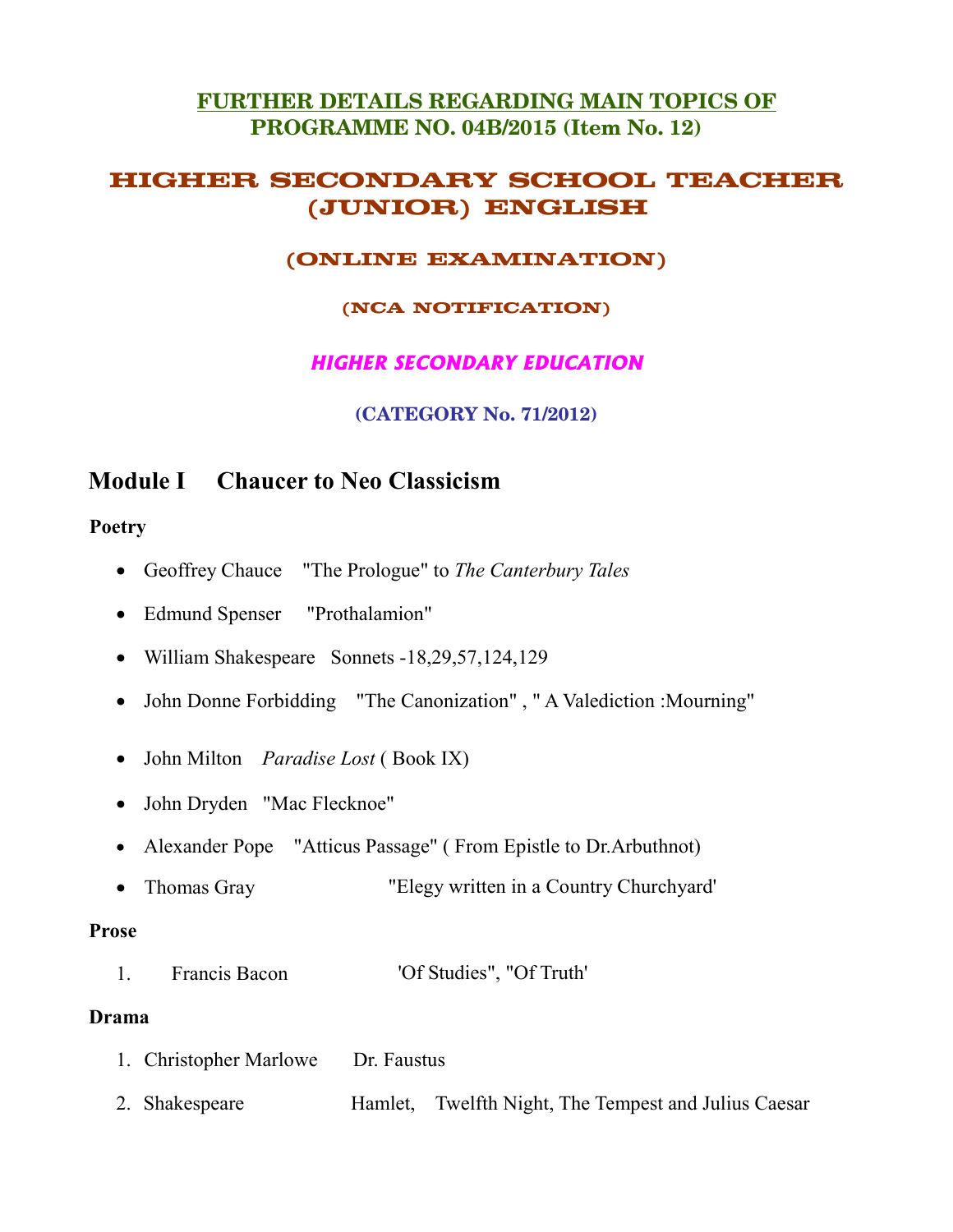| 3. Webster  | The Duchess of Malfi   |
|-------------|------------------------|
| 4. Congreve | The Way of the World   |
| 5. Sheridan | The School for Scandal |
|             |                        |

## Fiction

Fielding Tom Jones  $1.$ 

## **Module II The Romantics and the Victorians**

## Poetry

| 1.           | William Blake          | "The Lamb", "The Tiger"                           |
|--------------|------------------------|---------------------------------------------------|
| 2.           | William Wordsworth     | "Ode: Intimations of Immortality"                 |
| 3.           | Samuel Coleridge       | "Dejection : An Ode "                             |
| 4.           | P. B. Shelly           | "Ode to the West Wind"                            |
| 5.           | John Keats             | "Ode on a Grecian Urn"                            |
| 6.           | Alfred Tennyson        | "Ulysses"                                         |
| 7.           | <b>Robert Browning</b> | "My Last Duchess"                                 |
| 8.           | Mathew Arnold          | "Dover Beach"                                     |
| 9.           | Hopkins                | "The Windhover"                                   |
| 10.          | D. G. Rossetti         | "The Blessed Damozel"                             |
| <b>Prose</b> |                        |                                                   |
| 1.           | <b>Charles Lamb</b>    | "Dream Children", " Poor Relations"               |
| 2.           | J. S. Mill Subjugation | " On the Equality of Sexes" (From<br>Theof Women) |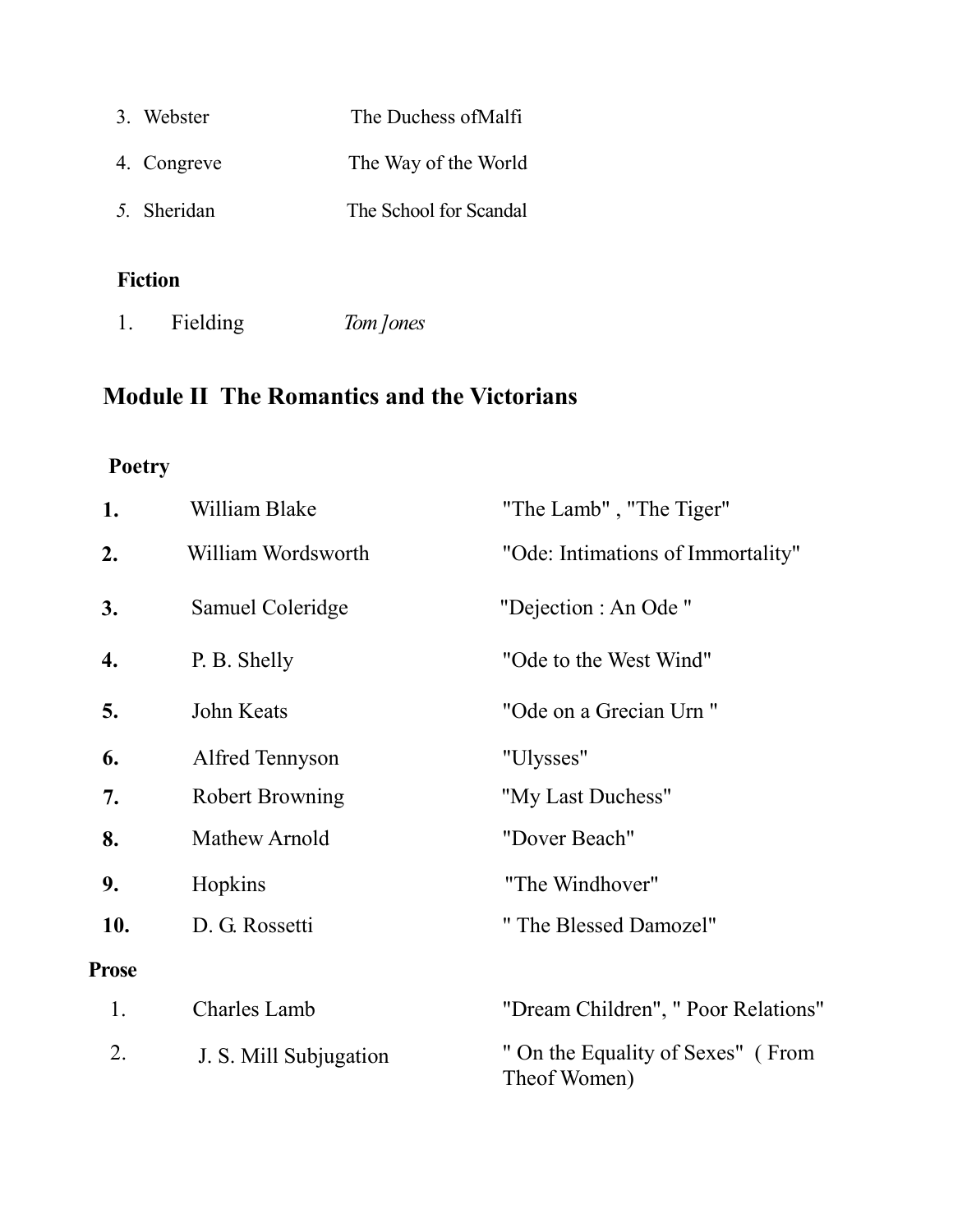## **Drama**

Oscar Wilde The Importance of Being Ernest

## Fiction

| 1. Jane Austen      | <b>Pride and Prejudice</b> |
|---------------------|----------------------------|
| 2. Charles Dickens  | Oliver Twist               |
| 3. Emily Bronte     | <b>Wuthering Heights</b>   |
| 4. George Eliot     | The Mill on The Floss      |
| 5. Charlotte Bronte | <i>Jane Eyre</i>           |
| 6. Thomas Hardy     | The Mayor of Casterbridge  |

## **Module III - Twentieth Century Literature**

## Poetry

| $\mathbf{1}$     | W. B. Yeats    | " Easter 1916", " Second Coming" |
|------------------|----------------|----------------------------------|
| 2.               | T. S. Eliot    | "The Waste Land                  |
| 3.               | W.H Auden      | "Unknown Citizen"                |
| $\overline{4}$ . | Wilfred Owen   | "Strange Meetings"               |
| 5.               | Dylan Thomas   | "Poem In October"                |
| 6.               | Philip Larkin  | "Church Going"                   |
| 7.               | Ted Hughes     | "Hawk Roosting"                  |
| 8.               | Thorn Gunn     | "In Santa Maria Del Popolo"      |
| 9.               | Seamus Heaney  | "The Tollund Man                 |
| <b>Prose</b>     |                |                                  |
|                  | Virginia Woolf | "Modern Fiction"                 |

#### **Drama**

| T.S Eliot           | The Murder in the Cathedral |
|---------------------|-----------------------------|
| <b>Bernard Shaw</b> | Pygmalion                   |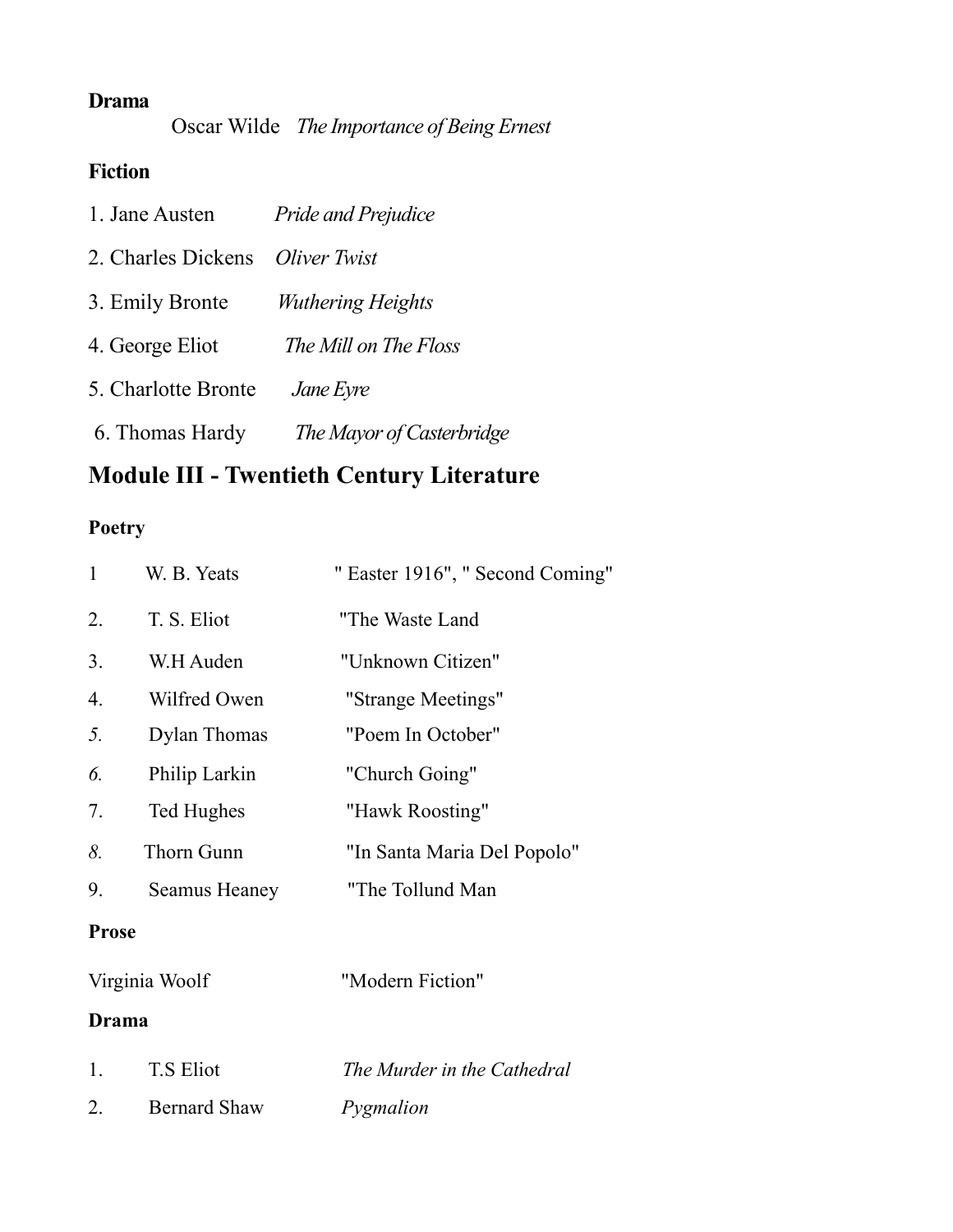| 3.             | J.M. Synge         | Riders to the Sea        |
|----------------|--------------------|--------------------------|
| $\overline{4}$ | Samuel Becket      | <b>Waiting for Godot</b> |
| 5 <sup>7</sup> | Harold Pinter      | The Birthday Party       |
| 6.             | <b>Edward Bond</b> | Lear                     |

## Fiction

| 1. James Joyce                              | A Portrait of the Artist as a Young Man    |
|---------------------------------------------|--------------------------------------------|
| 2. D.H Lawrence                             | Sons and Lovers                            |
| 3. Virginia Woolf                           | To the Lighthouse                          |
| 4. Graham Greene <i>Heart of the matter</i> |                                            |
| 5. William Golding                          | The Lord of the Flies                      |
| 6. Doris Lessing                            | <i>The Golden Notebook</i>                 |
| 7. Allen Sillitoe                           | The Loneliness of the long distance runner |

# Module IV - Literary Criticism and Theory

| 1.          |             | Theories of "Rasa", "Dhwani" and "Alankara" |
|-------------|-------------|---------------------------------------------|
| 2.          | Aristotle   | "Poetics"                                   |
| 3.          | Longinus    | "On the Sublime"                            |
| 4.          | Sidney      | "An Apology for Poetry"                     |
| 5.          | Dryden      | "Preface to the Fables"                     |
| 6.          | Dr. Johnson | "Preface to Shakespeare                     |
| $7_{\cdot}$ | Wordsworth  | "Preface to the Lyrical Ballads"            |
| 8.          | Coleridge   | "Biographia Literaria" (Chapter XIV)        |
| 9.          | Arnold      | "Study of Poetry"                           |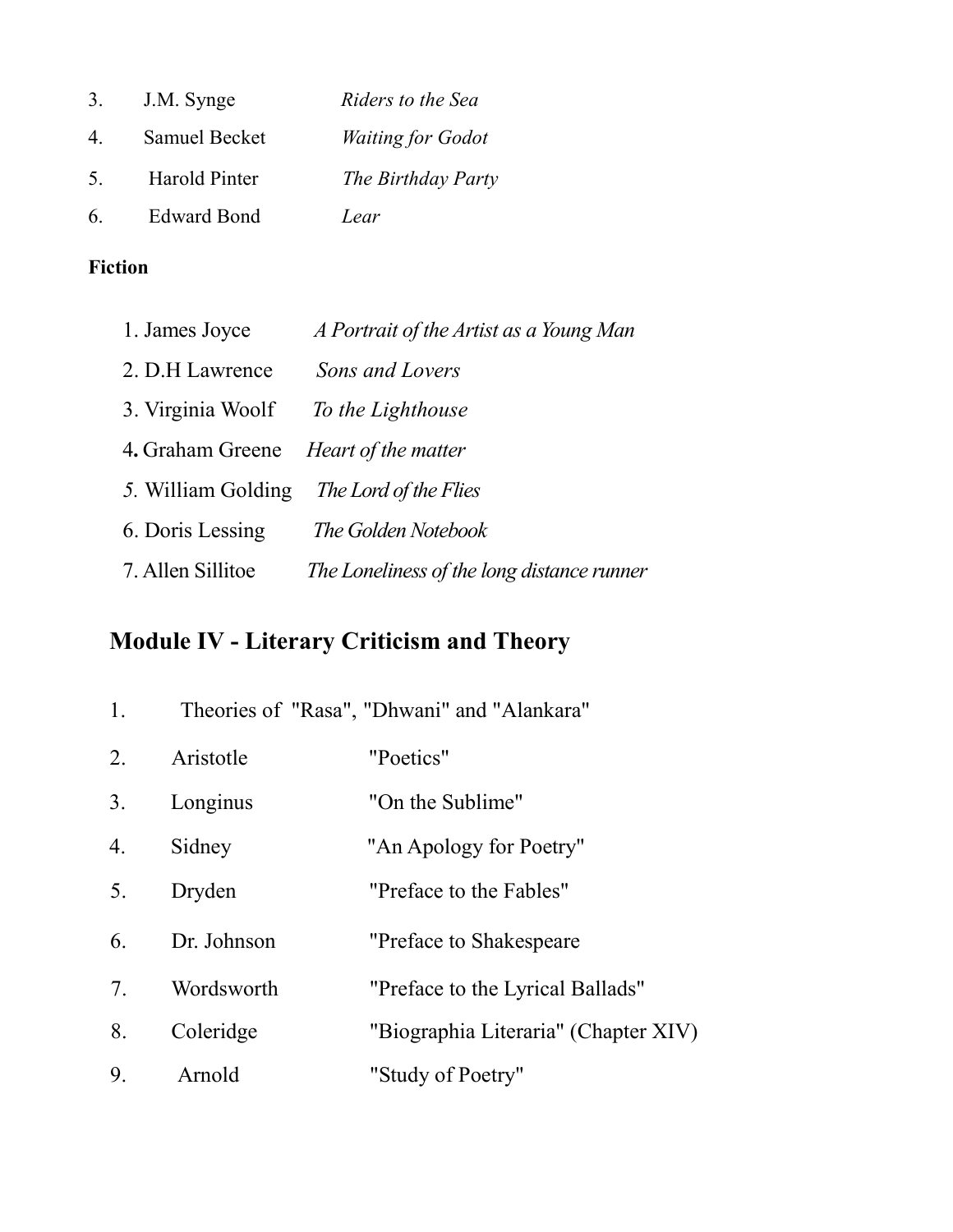| 10. | T.S. Eliot              | "Tradition and Individual Talent"                                                    |
|-----|-------------------------|--------------------------------------------------------------------------------------|
| 11. | <b>Cleanth Brooks</b>   | "The Language of Paradox"                                                            |
| 12. | Northrop Frye           | "Archetypes of Literature"                                                           |
| 13. | Lionel Trilling         | "Freud and Literature"                                                               |
| 14. | Viktor Shklovsky        | "Art as Technique"                                                                   |
| 15. | <b>Raymond Williams</b> | "Realism and the Contemporary Novel"                                                 |
| 16. | Jacques Derrida         | "Structure, Sign and Play in the Discourses of                                       |
| 17. | <b>Elaine Showalter</b> | Human Sciences"<br>"Towards a Feminist Poetics"                                      |
| 18. | Michel Foucault         | "What's an Author"                                                                   |
| 19. | Jacques Lacan           | "The Insistence of the Letter of the Consciousness"                                  |
| 20  | Sharankumar Limbala     | "Dalit Literature and Aesthetics" (from Towards<br>an Aesthetic of Dalit Literature) |

## Module V - History and Structure of English Language and Linguistics

- Indo- European family of languages Grimm's law, Verner's law, Ablaut, Umlaut  $1.$
- Old English Dialects, Important Characteristics Vocabulary and Grammar,  $2.$ Literature of the period
- 3. Middle English The Norman Conquest Dialects, Changes in Grammar and Vocabulary - Standard English - Literature of the period.
- 4. Modern English Impact of Renaissance on Grammar and Vocabulary- Dictionaries -Translation of the Bible- Contributions of major writers (Spenser, Shakespeare and Milton) - Impact of the British empire on English
- 5. Growth of Vocabulary and Semantic Changes
- 6. Varieties of English British, American and Indian
- Phonology- Suprasegmental features  $7.$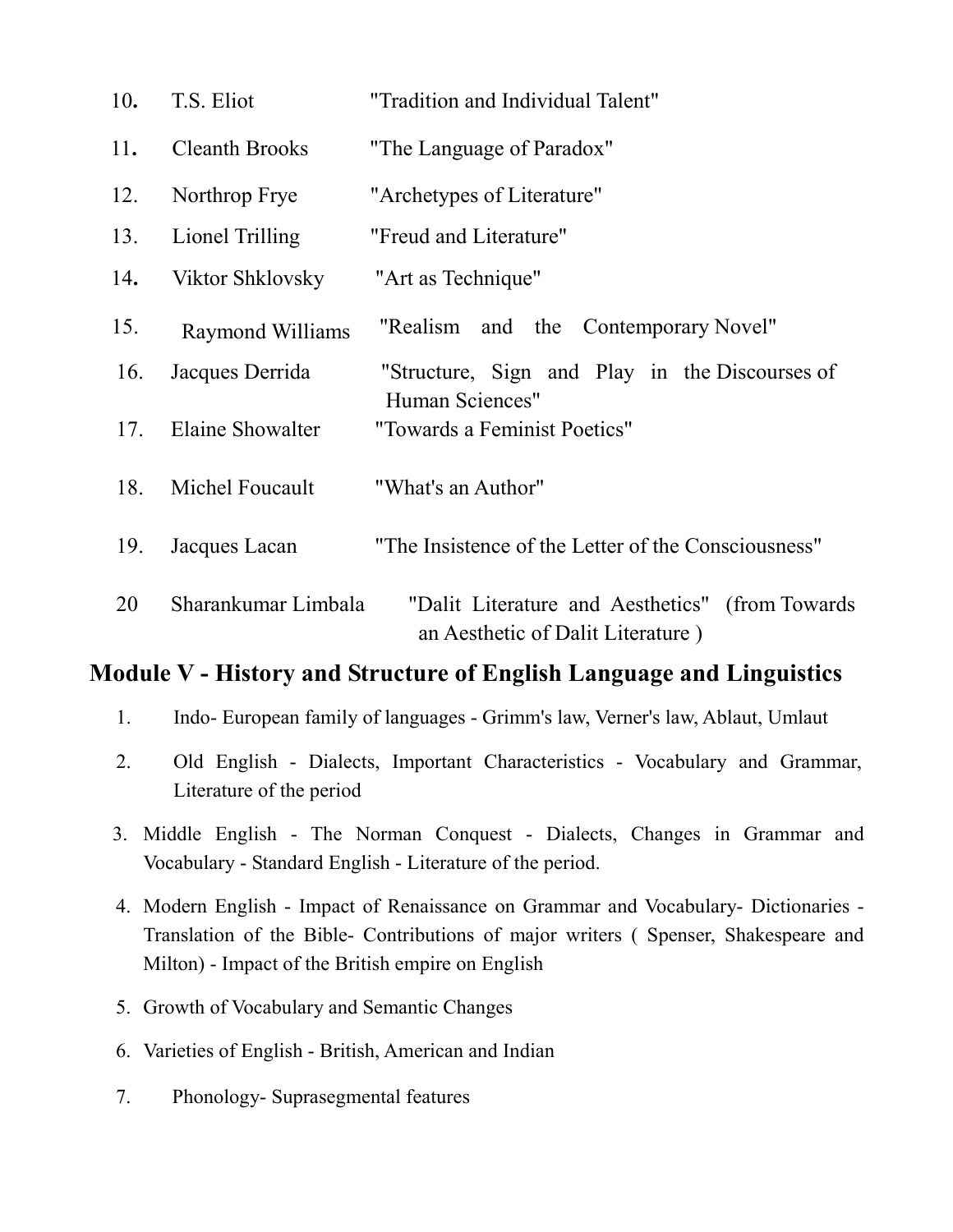- 8. Morphology, Syntax
- 9. Saussure, Bloomfield and Chomsky
- 10. Traditional Grammar, Modern Grammar and T G Grammar
- 11. Varieties of Language - Style, Dialect, Register, Pidgins, Creole and idiolect
- 12. Branches of Linguistics - Historical, Comparative, Sociolinguistics, Psycholinguistics Applied Linguistics and Nero Linguistics

#### Module VI – Indian Literature in English, American Literature and Women's Writing

#### **Poetry**

| 1. Toru Dutt          | "Our Casuarina Tree"                                                            |  |  |
|-----------------------|---------------------------------------------------------------------------------|--|--|
| 2. Sri Aurobindo      | "Rose of God"                                                                   |  |  |
| 3. Tagore             | Gitanjali (1-10)                                                                |  |  |
| 4. Ezekiel            | "Poet, Lover, Bird Watcher"                                                     |  |  |
| 5. Kamala Das         | "Introduction"                                                                  |  |  |
| 6. Walt Whitman       | "Out of the Cradle Elndlessly Rocking"                                          |  |  |
|                       | 7. Emily Dickinson "Because I Could Not Stop for Death",<br>"I Died for Beauty" |  |  |
| 8. Robert Frost       | "Apple Picking", "Road not Taken"                                               |  |  |
| 9. Sylvia Plath       | "Daddy"                                                                         |  |  |
|                       | 10. Akka Mahadevi "It was like a Stream "and" Brother You've Come"              |  |  |
| Prose                 |                                                                                 |  |  |
| 1. B. R Ambedkar      | 'Philosophy of Hinduism''                                                       |  |  |
| 2. Emerson            | 'Self Reliance"                                                                 |  |  |
| <b>Drama</b>          |                                                                                 |  |  |
| 1. GirishKarnad       | Hayavadana                                                                      |  |  |
| 2. Eugene O' Neill    | <b>Emperor Jones</b>                                                            |  |  |
| 3. Tennessee Williams | The Glass Menagerie                                                             |  |  |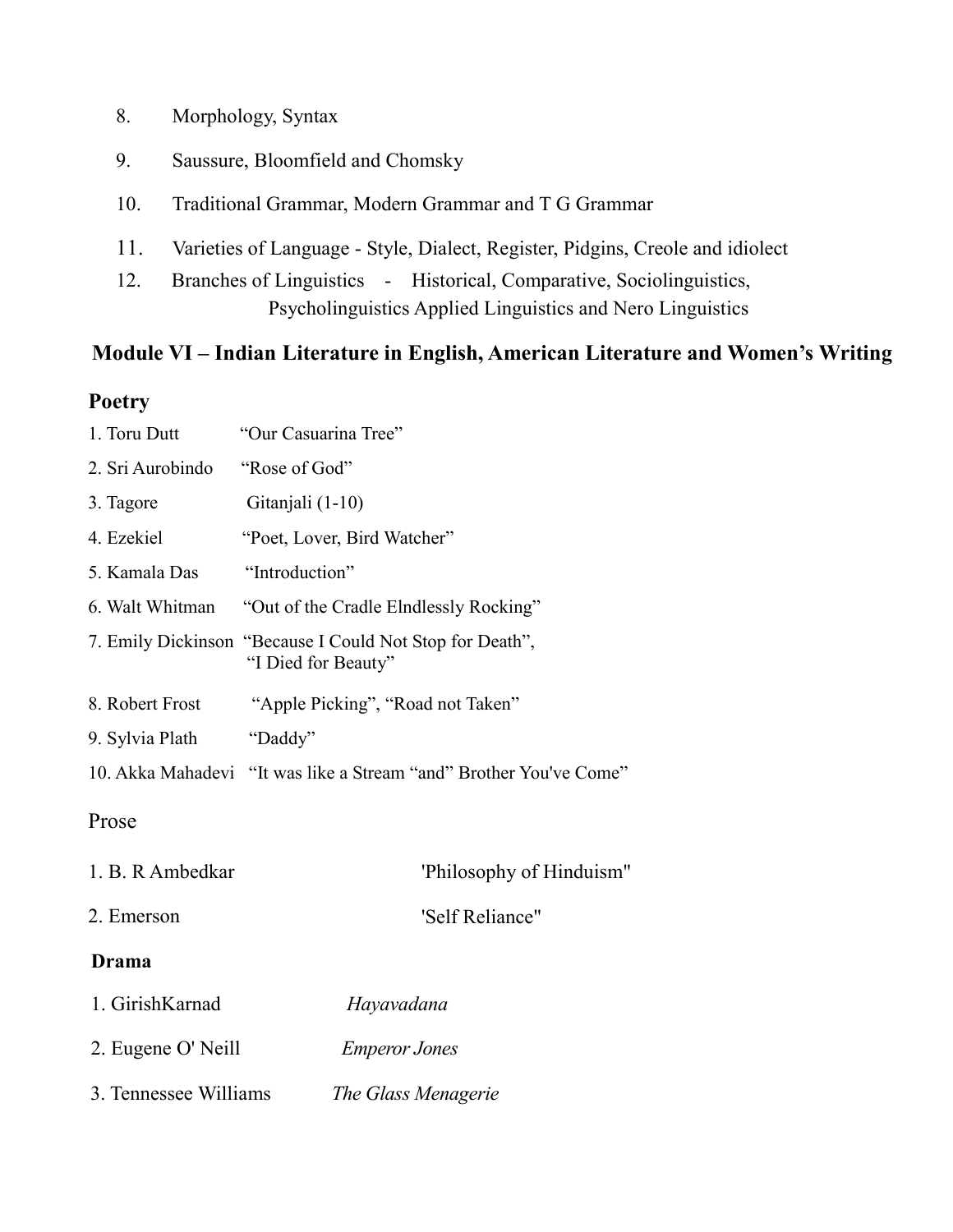#### **Fiction**

| 1. Mulk Raj Anand                            | Coolie                   |
|----------------------------------------------|--------------------------|
| 2. Salman Rushdie                            | Midnights Children       |
| 3. Hawthorne                                 | The Scarlet Letter       |
| 4. Faulkner                                  | The Sound and the fury   |
| 5. Ralph Ellison                             | The Invisible Man        |
| 6. Amiri Baraka                              | Dutchman                 |
| 7. Maya Angelou                              | <b>Phenomenal Women</b>  |
| 8. Judith Wright                             | Finale                   |
| 9. Lalithambika Andarjanam Pradikara Devatha |                          |
| 10. Toni Morrison                            | The Bluest Eye           |
| 11. Shashi Deshpande                         | <b>That Long Silence</b> |
| 12. Manjula Padmanaban                       | The Harvest              |

## **Module VII : New Trends in Literature**

| 1. Post Colonialism |  |
|---------------------|--|
| 2. Eco Criticism    |  |
| 3. Queer Theory     |  |

- 4. Trauma Theory
- 5. New Feminisms
- 6. New Historicism
- 7. Culture Studies
- 8. Diasporic Writing
- 9. Public Sphere
- 10. Meta Narratives, Hyper Reality & Simulacra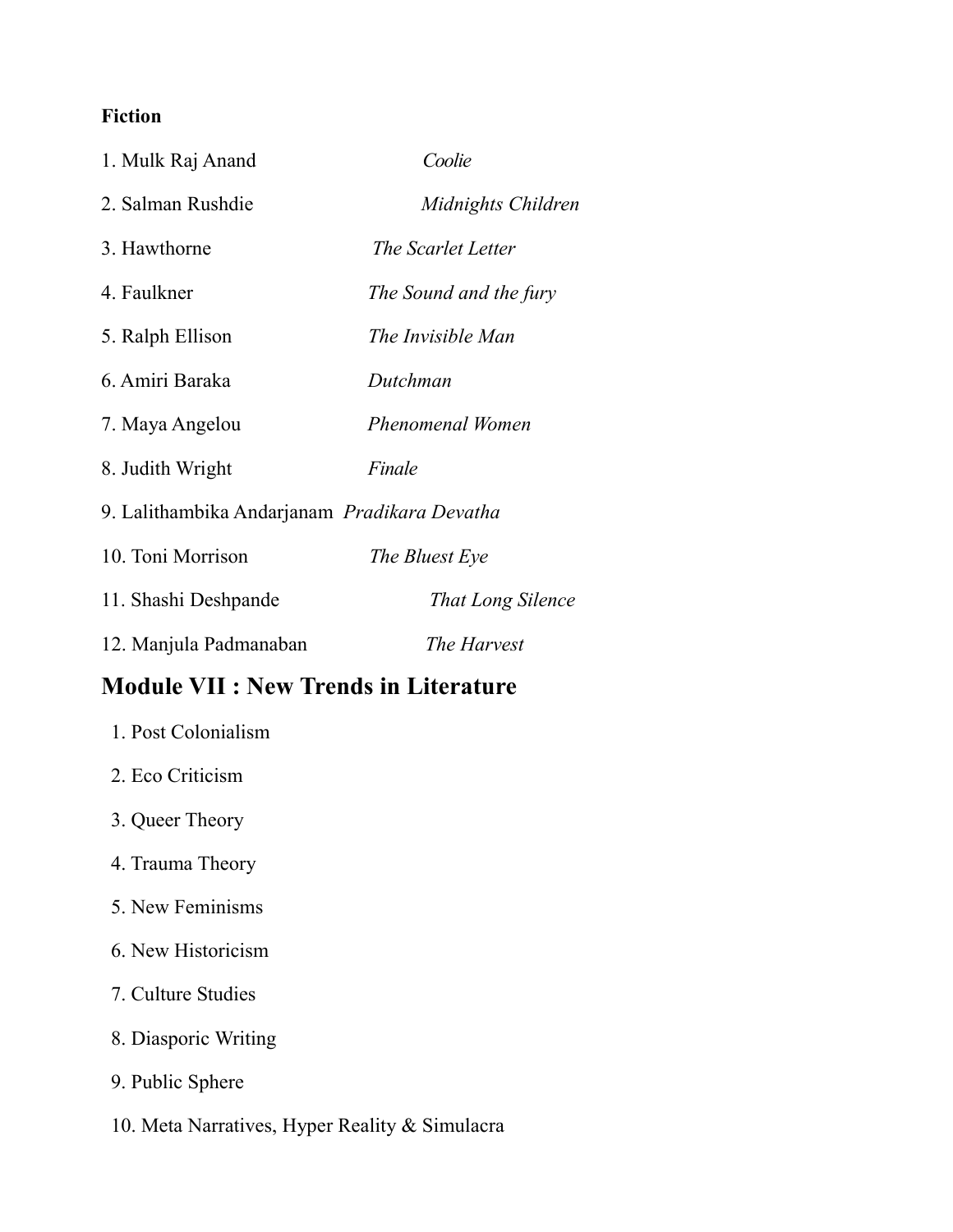### **Module VIII Research Methodology/Teaching Aptitude**

#### **I. TEACHING APTITUDE**

- Teaching: Nature, objectives, characteristics and basic requirements;
- Learner's characteristics;
- Factors affecting teaching;
- Methods of teaching:
- $\bullet$  Teaching aids;
- Evaluation systems.

#### **II. RESEARCH APTITUDE**

- Research: Meaning, Characteristics and types;
- Steps of research;
- Methods of research;
- Research Ethics;
- Paper, article, workshop, seminar, conference and symposium;
- Thesis writing: its characteristics and format.

#### **Module IX(a) Salient Features of Indian Constitution**

Salient features of the Constitution - Preamble- Its significance and its place in the interpretation of the Constitution.

Fundamental Rights - Directive Principles of State Policy - Relation between Fundamental Rights and Directive Principles - Fundamental Duties.

Executive - Legislature - Judiciary - Both at Union and State Level. - Other Constitutional Authorities.

Centre-State Relations - Legislative - Administrative and Financial.

Services under the Union and the States.

**Emergency Provisions.** 

Amendment Provisions of the Constitution.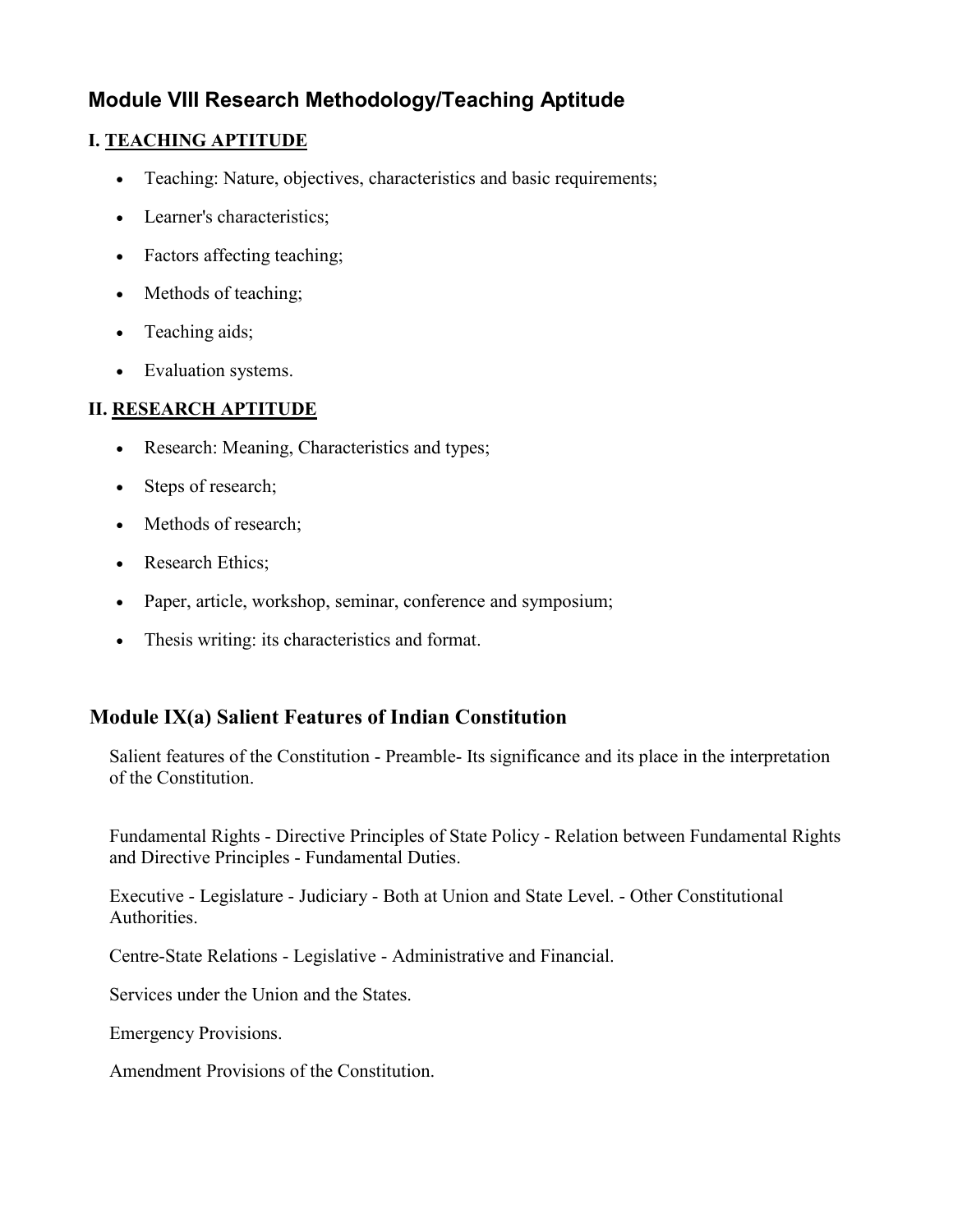#### **Module IX (b) Social Welfare Legislations and Programmes**

Social Service Legislations like Right to Information Act, Prevention of atrocities against Women & Children, Food Security Act, Environmental Acts etc. and Social Welfare Programmes like Employment Guarantee Programme, Organ and Blood Donation etc.

#### Module X (a) Renaissance in Kerala

#### **TOWARDS A NEW SOCIETY**

Introduction to English education - various missionary organisations and their functioning-founding of educational institutions, factories, printing press etc.

#### **EFFORTS TO REFORM THE SOCIETY**

#### (A) Socio-Religious reform Movements

SNDP Yogam, Nair Service Society, Yogakshema Sabha, Sadhu Jana Paripalana Sangham, Vaala Samudaya Parishkarani Sabha, Samathwa Samajam, Islam Dharma Paripalana Sangham, Prathyaksha Raksha Daiya Sabha, Sahodara Prasthanam etc.

#### (B) Struggles and Social Revolts

Upper cloth revolts. Channar agitation, Vaikom Sathyagraha, Guruvayoor Sathyagraha, Paliyam Sathyagraha. Kuttamkulam Sathyagraha, Temple Entry Proclamation, Temple Entry Act .Malyalee Memorial, Ezhava Memorial etc.

Malabar riots, Civil Disobedience Movement, Abstention movement etc.

#### **ROLE OF PRESS IN RENAISSANCE**

Malayalee, Swadeshabhimani, Vivekodayam, Mithayadi, Swaraj, Malayala Manorama, Bhashaposhini, Mathnubhoomi, Kerala Kaumudi, Samadarsi, Kesari, AI-Ameen, Prabhatham, Yukthivadi, etc

#### **AWAKENING THROUGH LITERATURE**

Novel, Drama, Poetry, Purogamana Sahithya Prasthanam, Nataka Prashtanam, Library movement etc

#### **WOMEN AND SOCIAL CHANGE**

Parvathi Nenmenimangalam, Arya Pallam, A V Kuttimalu Amma, Lalitha Prabhu. Akkamma Cheriyan, Anna Chandi, Lalithambika Antharianam and others